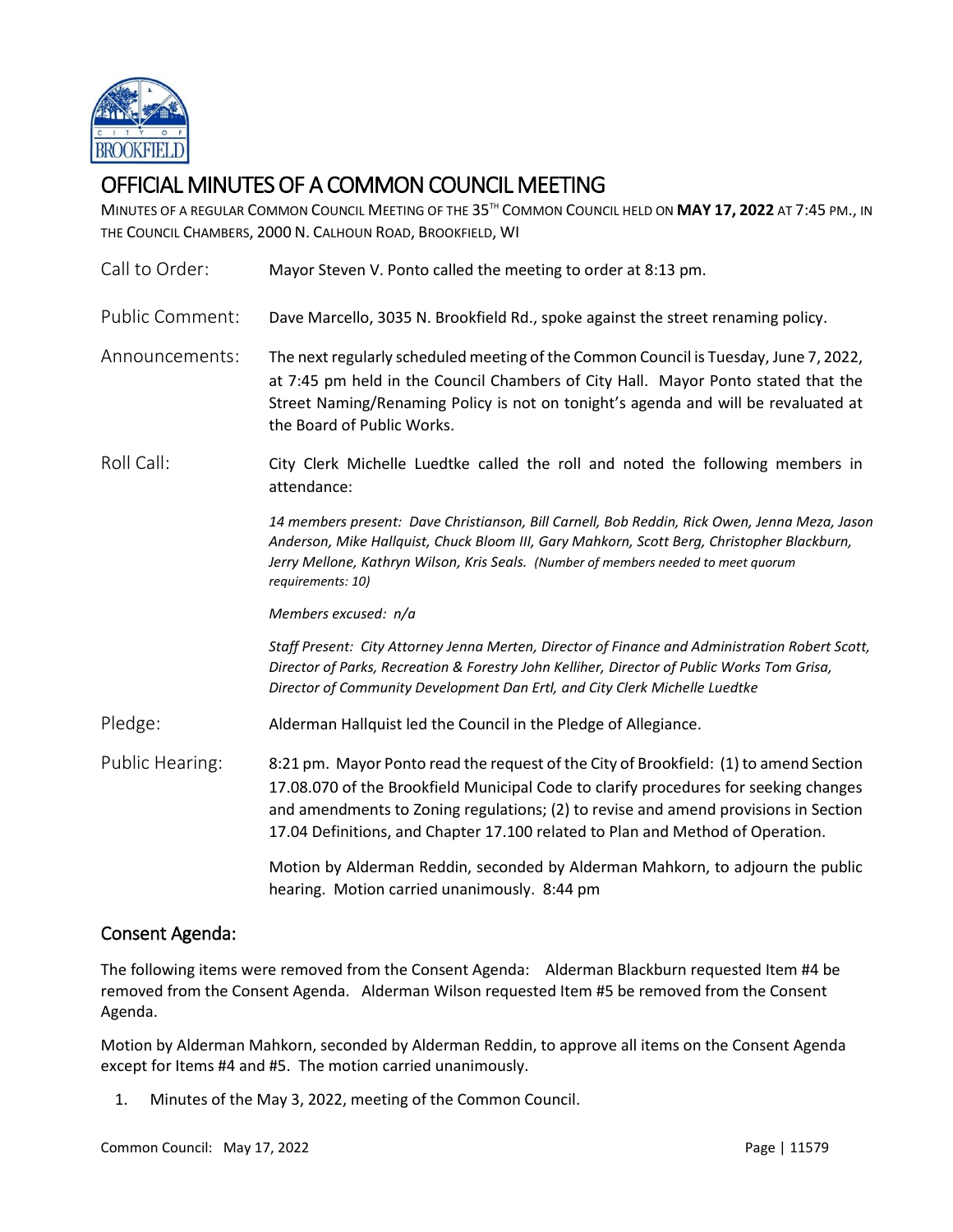# Plan Commission

- 2. Actions and recommendations of April 21, 2022, Plan Review Board:
	- a. Resolution approving the request of Bobby's Bar for a temporary use permit to conduct Bobbyfest at 14735 W. Lisbon Road. *Resolution No. 10358-22\**
	- b. Resolution approving the request of Jessica and Cory Grimm for a cabana at 3350 Fiebrantz Drive. *Resolution No. 10359-22\**
- 3. Resolution approving new plan and method of operation of an approximate 13,600 sq. ft. preschool and child care center at 18430 W. Capitol Drive, or Primrose. *Resolution No. 10360-22\**
- 4. *Removed from the Consent Agenda -* Ordinance creating Section 17.49 M-3 Transitional Multiple Residence of the Brookfield Municipal Code and to amend 17.116.010 Floor Area to add the new zoning district to the minimum floor area chart.
- 5. *Removed from the Consent Agenda -* Ordinance rezoning properties located at 13235 W. Burleigh Road (tax key #BRC 1058-996-004) and 2980 Hidden Lake Drive (tax key #BRC 1058-996-003) to Section 17.49 to facilitate the construction of Hidden Lake Preserve Apartments Phase Two.
- 6. Resolution approving conditionally Final Plat and Subdivider's Agreement for Northern Oaks, a 47 lot subdivision located east of Lannon Road and south of Lisbon Road. *Resolution No. 10361-22\**
- 7. Resolution re-approving a certified survey map combining four lots into one lot, property addresses 3040 N. 186<sup>th</sup> Street, 18550, 18620, and unaddressed lot Pleasant Street or Cottage Commons development. *Resolution No. 10362-22\**
- 8. Resolution approving a minor revision to plan and method of operation for Landmark Credit Union corporate office headquarters at 555 S. Executive Drive. *Resolution No. 10363-22\**
- 9. Resolution approving new plan and method of operation for Pet Suites at 3145 N. 124<sup>th</sup> Street. *Resolution No. 10364-22\**

#### Finance Committee

- 10. Vouchers exceeding \$50,000 requiring immediate action.
- 11. Resolution rescinding 2021/22 property taxes on personal property tax account number 12245. *Resolution No. 10365-22\**
- 12. Resolution approving contract with the Wisconsin Department of Agriculture, Trade and Consumer Protection for annual weights and measures inspection services. *Resolution No. 10366-22\**
- 13. Resolution approving authorized broker/dealers for City of Brookfield investments. *Resolution No. 10367-22\**
- 14. Resolution approving request of the Wastewater Utility to purchase replacement biosolids transfer pump from Crane Engineering for \$75,000. *Resolution No. 10368-22\**
- 15. Resolution approving a professional services agreement with Clarke Environmental Mosquito Management, Inc. to conduct a mosquito management program in an amount not to exceed \$125,000. *Resolution No. 10369-22\**

#### Board of Public Works

16. Resolution awarding the 2022 Epoxy Pavement Markings Project #R-22-02 to Century Fence Co. for \$42,009.00. *Resolution No. 10370-22\**

#### Water & Sewer Board

- 17. Resolution approving Water Utility simplified rate case application to the Public Service Commission. *Resolution No. 10371-22\**
- 18. Resolution approving the Sewer Service Charges. *Resolution No. 10372-22\**
- 19. Resolution approving the agreement for engineering services for iron filter replacement at Arrowhead Well Station. *Resolution No. 10373-22\**